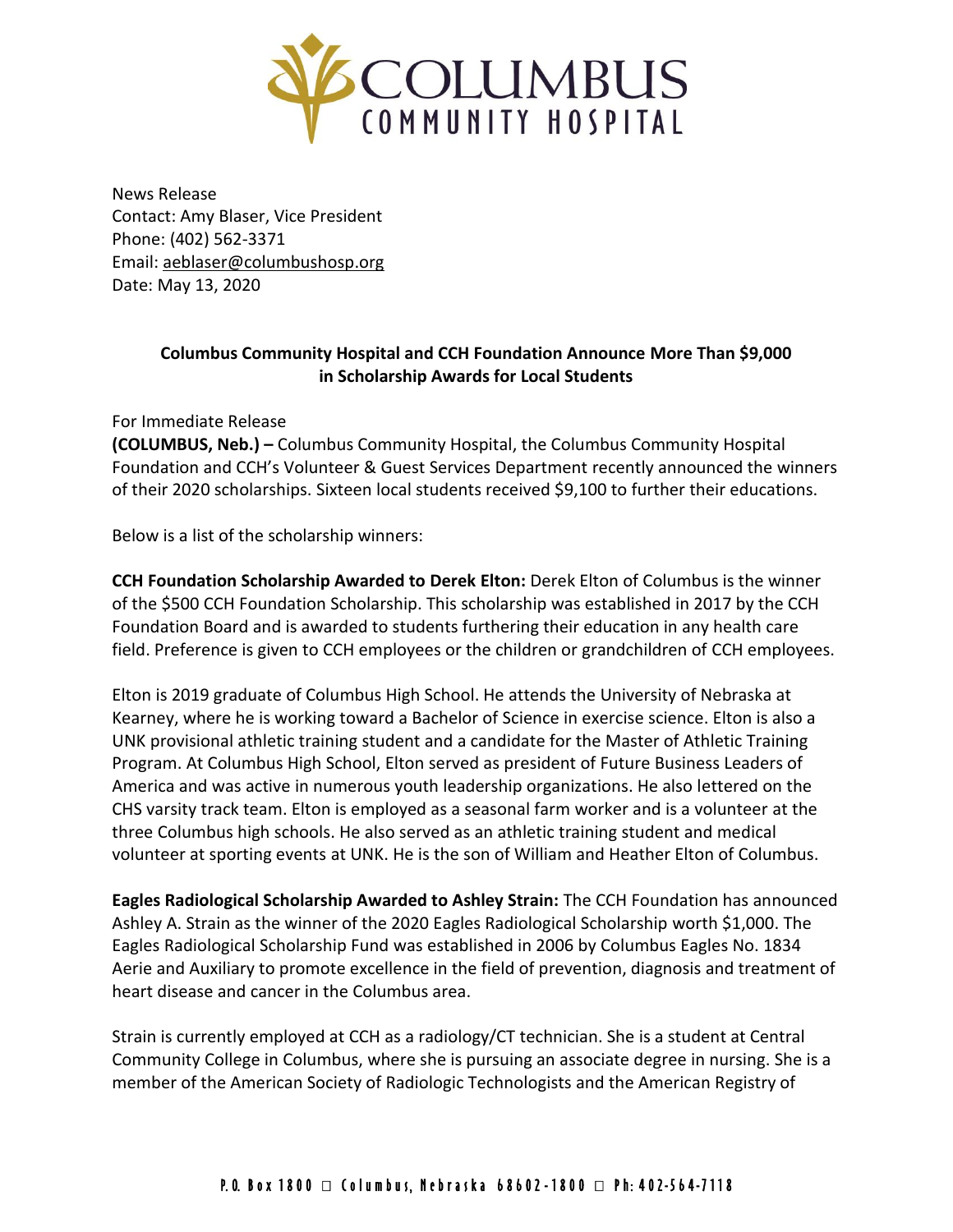

Radiologic Technologists. Strain has been honored numerous times for outstanding academic performance at Central Community College. Strain and her husband, Cory, live in Genoa.

**Dallmont J. and Bernadine Erickson Memorial Scholarship Awarded to Jacee Dush:** Jacee Lynne Dush of Columbus is the recipient of the 2020 Dallmont J. and Bernadine Erickson Memorial Scholarship. The scholarship is awarded through the CCH Foundation and is worth \$500. The Erickson Scholarship was established by the Ericksons' daughter, Korene Fehringer, to assist a CCH employee or the child of an employee who is enrolled in educational training in an area of nursing for which the current need is greatest.

Dush is a 2015 graduate of Columbus High School. She graduated in 2018 from Central Community College in Columbus with an associate degree in science and prerequisite nursing classes. She attended the University of Nebraska at Lincoln where she majored in nursing. She is currently a student at Bryan College of Health Sciences in Lincoln where she is working toward a Bachelor of Science in Nursing. Dush has been a certified nursing assistant at CCH since 2016. Her parents are Shannon and Ron Dush of Columbus.

**Prochaska Scholarships Awarded to Payton Rinkol and Stephanie Weverka:** Payton V. Rinkol of Silver Creek and Stephanie M. Weverka of Columbus are the recipients of the 2020 George Prochaska Scholarships through the CCH Foundation. Both of them will be awarded a \$500 scholarship to advance their educations in the medical field. The George Prochaska Scholarship Fund was established in 2005 to help promote educational achievement and service excellence among area health care professionals.

Rinkol is 2020 graduate of Twin River High School in Genoa, where she was the senior class president. Rinkol was named to the "A" honor roll with distinction and was active in sports, speech and band in high school. Rinkol received her certified nursing assistant certification from Central Community College in Columbus and works in the long-term care unit at a Genoa medical facility. She plans to attend the University of Nebraska at Kearney this fall to begin her education toward a doctorate of chiropractic health science. Rinkol is the daughter of Randy and Nancy Rinkol of Silver Creek.

Weverka started her nursing career in 2009 and is currently a registered nurse in the Maternal Child Health Department at CCH. She started the Bachelor of Science in Nursing program through Clarkson College in Omaha in August 2019 and plans to graduate in May 2021. Weverka is a member of Alpha Delta Nu Nursing Honor Society, Phi Theta Kappa Honor Society and volunteers through her church. She and her children reside in Columbus.

**Gerhold Scholarship Awarded to MaKenzie Kay Enderlin:** MaKenzie Kay Enderlin of Columbus is the recipient of the 2020 William and Barbara Gerhold \$500 Scholarship through the CCH Foundation. The William and Barbara Gerhold Scholarship was established in 2005 to help

## P.O. Box 1800 □ Columbus, Nebraska 68602-1800 □ Ph: 402-564-7118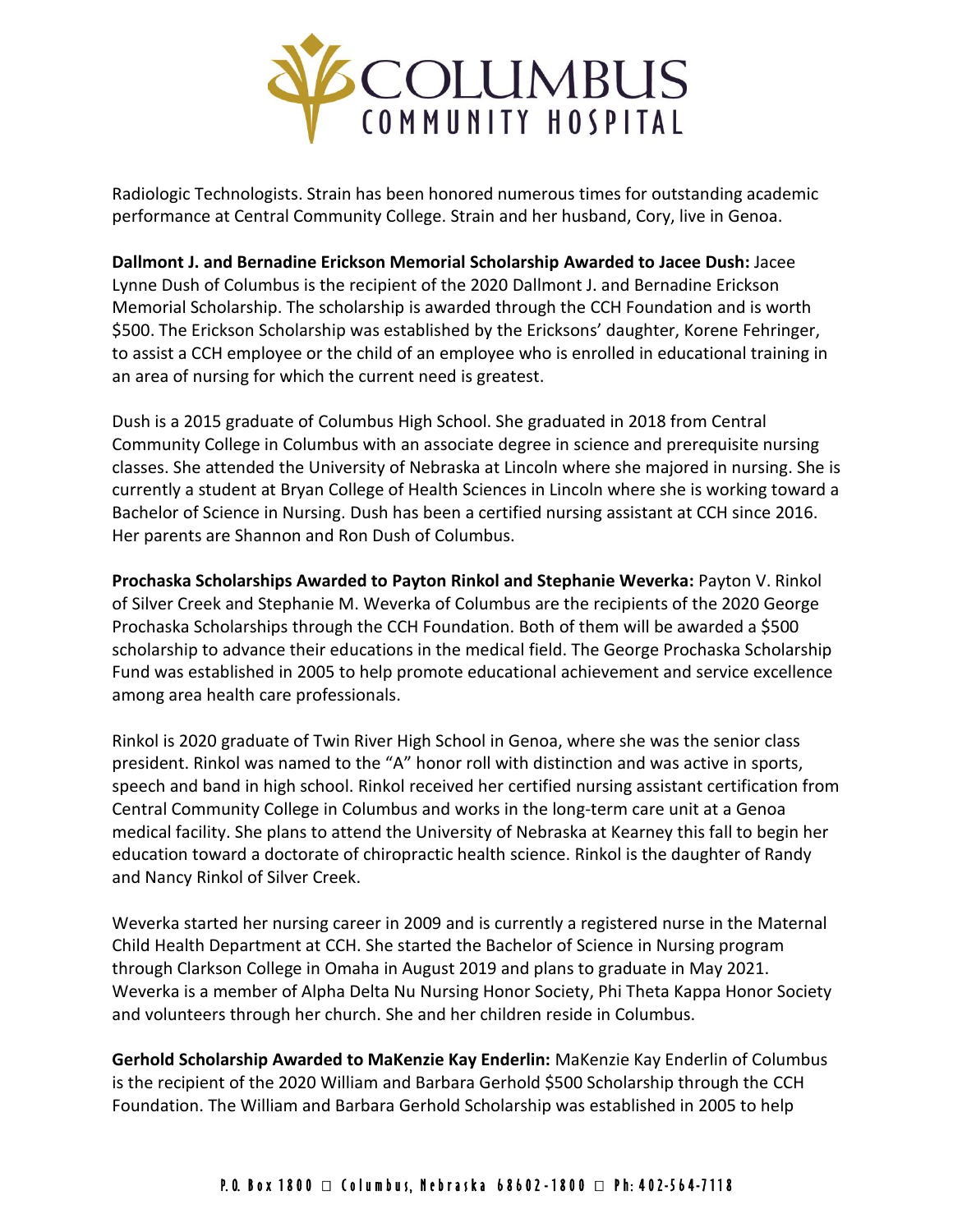

promote educational achievement and service excellence among area students going into the health care field.

Enderlin is a 2020 graduate of Scotus Central Catholic High School where she was named to the straight "A" honor roll and played on the girls' golf team. She is employed at Brookestone Acres as a certified nursing assistant and has participated in numerous job shadow experiences at CCH. Enderlin will attend Northeast Community College in Norfolk. She intends to complete her nursing degree at the University of Nebraska Medical Center in Norfolk and become an obstetrics nurse. She is the daughter of Craig and Kathy Enderlin of Columbus.

**Columbus Community Hospital High School Scholarship Awarded to Vrbka:** Jayce C. Vrbka of Shelby is the recipient of the 2020 CCH High School Student Scholarship. The scholarship is awarded through the CCH Foundation and is worth \$300. The CCH High School Scholarship was established in 2008 and is awarded to a qualified high school student who is taking a certified nursing assistant or other entry level health care course.

Vrbka is a 2020 graduate of Shelby-Rising City Public High School where she was vice president of the National Honor Society. She was also active in sports, student council, Future Farmers of America, Future Business Leaders of America, band and 4-H. After her high school graduation, Vrbka will take certified nursing assistant courses at Central Community College in Columbus and will then enroll in Northeast Community College in Norfolk to pursue a career in nursing or dental hygiene. Vrbka is the daughter of Corey and Jennifer Vrbka of Shelby.

**Dwayne Willers Memorial Scholarship Awarded to Mia Janssen:** Mia Nicole Janssen of Columbus is the recipient of the \$300 Dwayne Willers Memorial Scholarship, awarded through the CCH Foundation. The Dwayne Willers Memorial Scholarship was established in 2013 by Willers' family and is awarded to a qualified student who is pursuing a career in the field of radiology.

Janssen is a 2018 graduate of Columbus High School and she is working on her bachelor's degree in medical imaging at the University of Nebraska at Omaha. She was named to the dean's list in 2018 and 2019. Janssen is a member of Sigma Kappa Sorority, the Pre-Health Professionals Club and the UNO Honors Student Association. While in high school, Janssen volunteered at her church, the Columbus Rescue Mission and at Columbus Community Hospital's "We Can Run, Walk and Roll" event. Mia is the daughter of Doug and Janelle Janssen of Columbus.

**HDR Scholarships Awarded to Sara Becker and Timothy Ehlers:** Sara A. Becker of Columbus, and Timothy A. Ehlers of Columbus, are the recipients of the 2020 HDR Scholarship through the CCH Foundation. Each year, the HDR scholarships help two students who are pursuing careers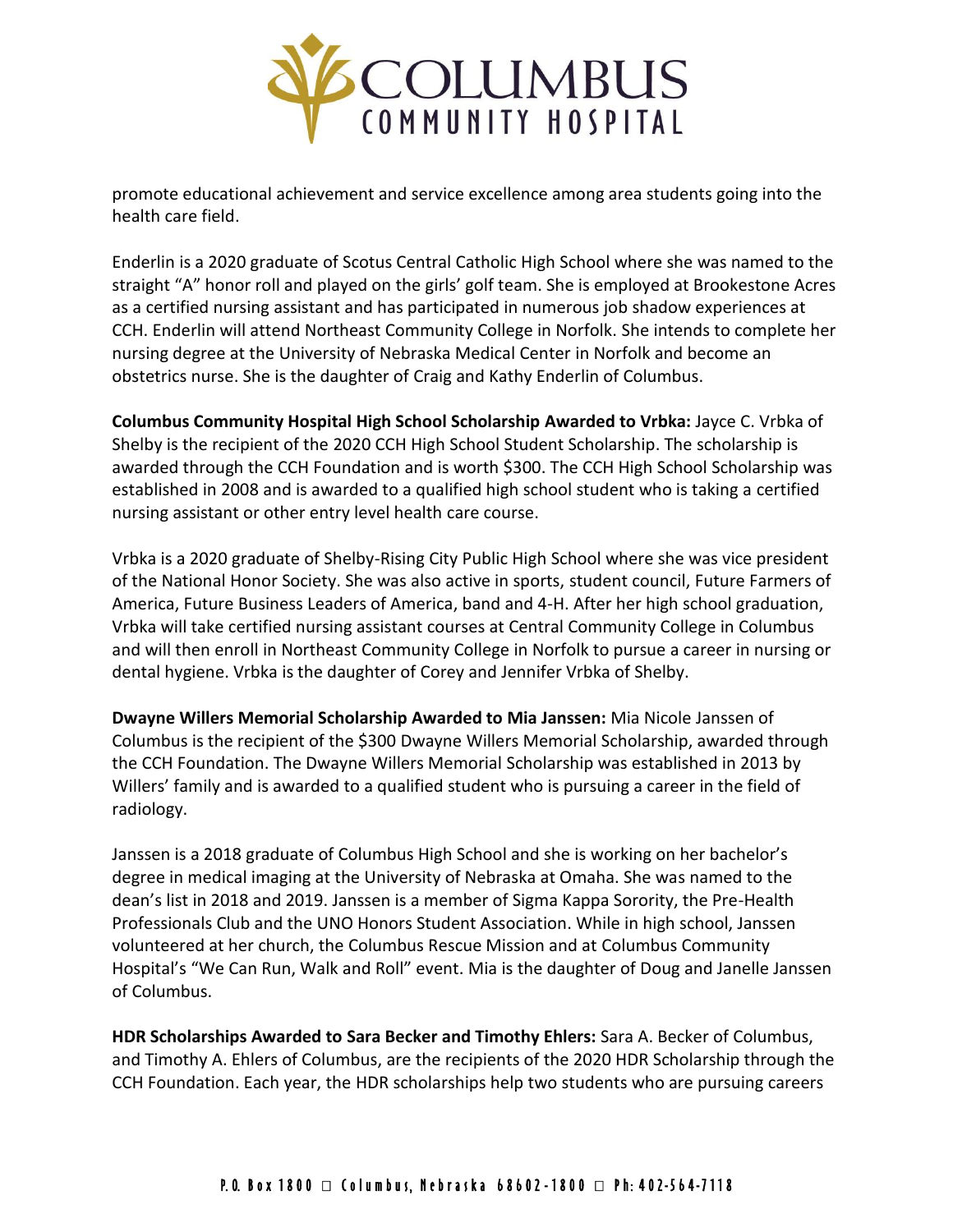

in health care. Preference is given to students who plan to attend Central Community College in Columbus and for one scholarship preference is given to a student who is proficient in Spanish.

Becker has been employed at CCH for the past nine years as a certified nursing assistant. She has been accepted by Central Community College in Columbus and will begin to work toward her degree as a registered nurse this fall. Sara, her husband, Kyle, and their family live in Columbus.

Ehlers is 2020 graduate of Scotus Central Catholic High School. He was very active in his church and band in high school. He served as the band uniform manager and was a member of the conference honor band and the Masonic All-Star Marching Band. He was employed at several part-time jobs during his high school years. Ehlers has been accepted by Central Community College in Columbus and will begin to work toward his degree as a registered nurse this fall. His ultimate goal is to become a certified registered nurse anesthetist. Ehlers is the son of Jason and Sarah Ehlers of Columbus.

**Deb Kessler Memorial Scholarship Awarded to Sarah Huettner:** Sarah R. Huettner of Humphrey is the recipient of the Deb Kessler Memorial Scholarship. This \$500 scholarship was established in 2019 by Jack Kessler and Deb's family and friends to help promote educational achievement and service excellence among area students pursuing a career in nursing. Preference is given to a CCH employee or child of an employee.

Huettner is furthering her health care career by pursuing a Master of Science of Nursing/Family Nurse Practitioner at the University of Nebraska Medical Center - College of Nursing. She has been a registered nurse in the Post Anesthesia Care Unit at CCH for more than seven years and has also been a service line coordinator. She is involved in the nursing peer review committee and with the surgical services expansion project. Additionally, Huettner is a basic life support instructor and volunteers her time as an EMT in Humphrey. She is a member of the American Association for Nurse Practitioners and performs annual health checks for students in grades K-12 at a local private school. Huettner, her husband, Kyle, and their children live in Humphrey.

**Robert and Verdella Emerson Scholarship Awarded to Debanhi D. Adame-Hernandez:**  Debanhi D. Adame-Hernandez is the first recipient of the Robert and Verdella Emerson Scholarship. The scholarship was established in 2019 by Robert and Verdella Emerson. It awards \$500 to a student who is enrolled in any medical educational training. Preference is given to those demonstrating financial hardship.

Adame-Hernandez is a 2020 graduate of Scotus Central Catholic High School. She received the All Conference Academic Excellence Award, was named to the All-Conference Band and received the Fine Arts Letter Award for Speech and Band. She was active in her church and held a part-time job during her high school career. Adame-Hernandez job shadowed at CCH's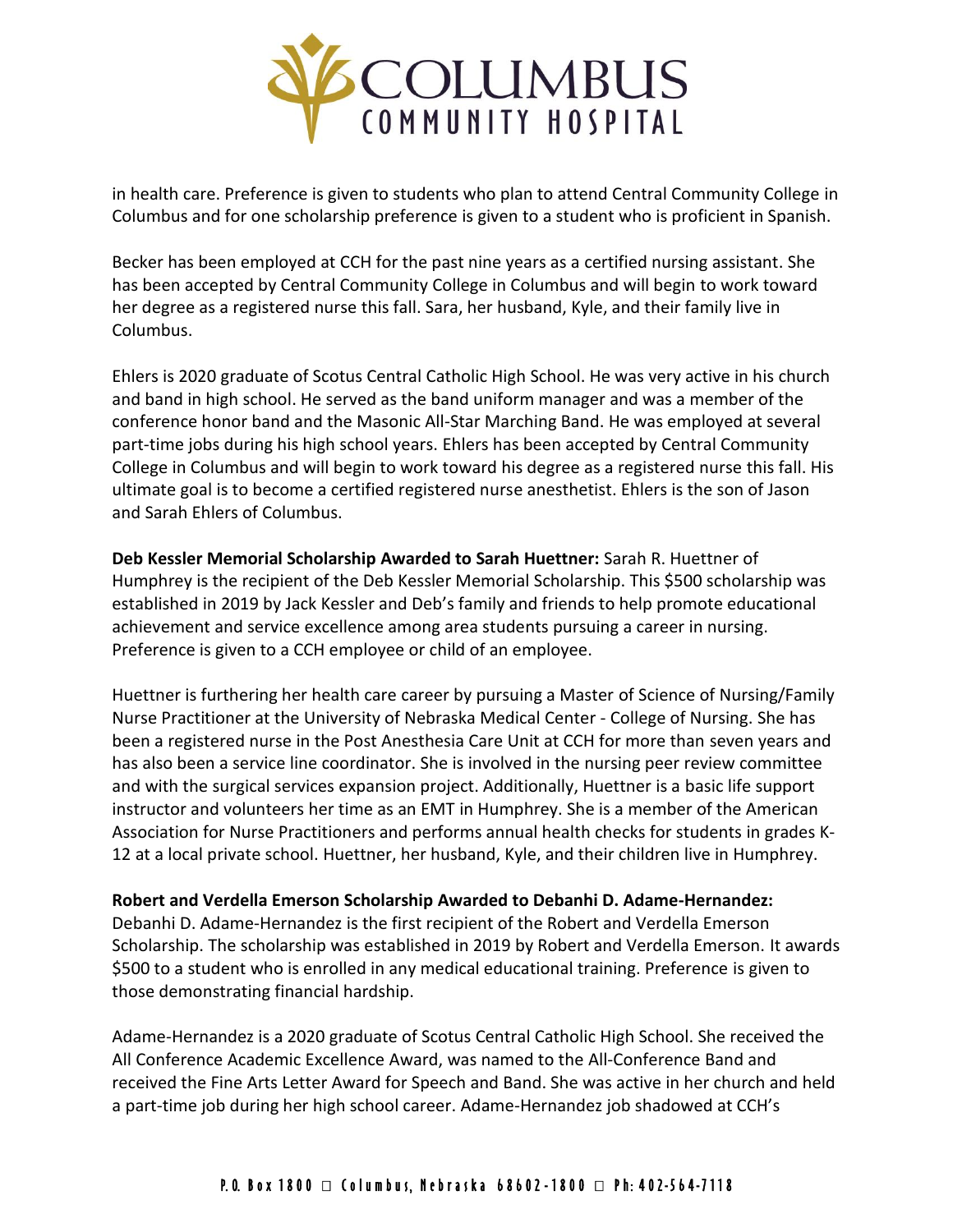

Wiggles and Giggles Wiggles & Giggles Therapy for Kids and is enrolled at Augustana University in Sioux Falls, South Dakota where she intends to pursue a career in speech pathology. She is the daughter of Antonino Adame and Rocio Hernandez-Adame of Columbus.

**Charles and Myrna Meyer Memorial Scholarship Awarded to Dalton Borchers:** Dalton J. Borchers is the first recipient of the Charles and Myrna Meyer Memorial Scholarship**.** This scholarship was established in 2019 by Kim Meyer and Brad Meyer to honor the memory of their parents, Charles and Myrna Meyer. It awards \$500 to a student who is enrolled in any medical educational training. Preference is given to those demonstrating financial hardship.

Borchers is a 2020 graduate of Scotus Central Catholic High School, where he was active in sports all four years. He was an active volunteer at his church and in the community and was named to the straight "A" honor roll throughout high school. He served as president of the Scotus Chapter of HOSA Future Health Professionals and held a part-time job while in school. Borchers is enrolled at Southeast Community College in Lincoln. He plans to become a physician assistant. Borchers completed a certified nursing assistant course and will be employed at CCH this summer. He is the son of Cletus and Lisa Borchers of Columbus.

**VolunTEEN Scholarships Awarded to Amanda Daugaard, Karissa Gleeson and Melissa Ramaekers:** Amanda Daugaard and Karissa Gleeson of Columbus and Melissa Ramaekers of Bellwood are the recipients of the 2020 VolunTEEN Scholarships through CCH's Volunteer & Guest Services Department. Daugaard will be awarded a \$500 scholarship. Gleeson and Ramaekers will both be awarded a \$1,000 scholarship. The VolunTEEN Scholarship was established in 2018 and is awarded to graduating high school seniors actively involved in the CCH VolunTEEN program.

Daugaard has been a CCH VolunTEEN since 2017 and is a 2020 graduate of Columbus High School. She plans to attend the University of South Dakota where she will study nursing. While attending Columbus High School, Daugaard was active in numerous youth leadership organizations including HOSA, National Honor Society, marching band and pep band. Daugaard is active in her community through Habitat for Humanity and Night to Shine. Daugaard is the daughter of Don and Renee Daugaard of Columbus.

Gleeson has been a CCH VolunTEEN since 2017 and is a 2020 graduate of Columbus High School. She plans to attend Nebraska Wesleyan University where she will study biology as she pursues a career in medicine. Gleeson's activities at Columbus High School include student council, Key Club, CHS 101 Mentors, New World Singers and Neptune's Angels. During her senior year, Gleeson was employed at CCH's Wiggles & Giggles as a rehab aide. Gleeson is the daughter of Chris and Janice Nichols of Columbus.